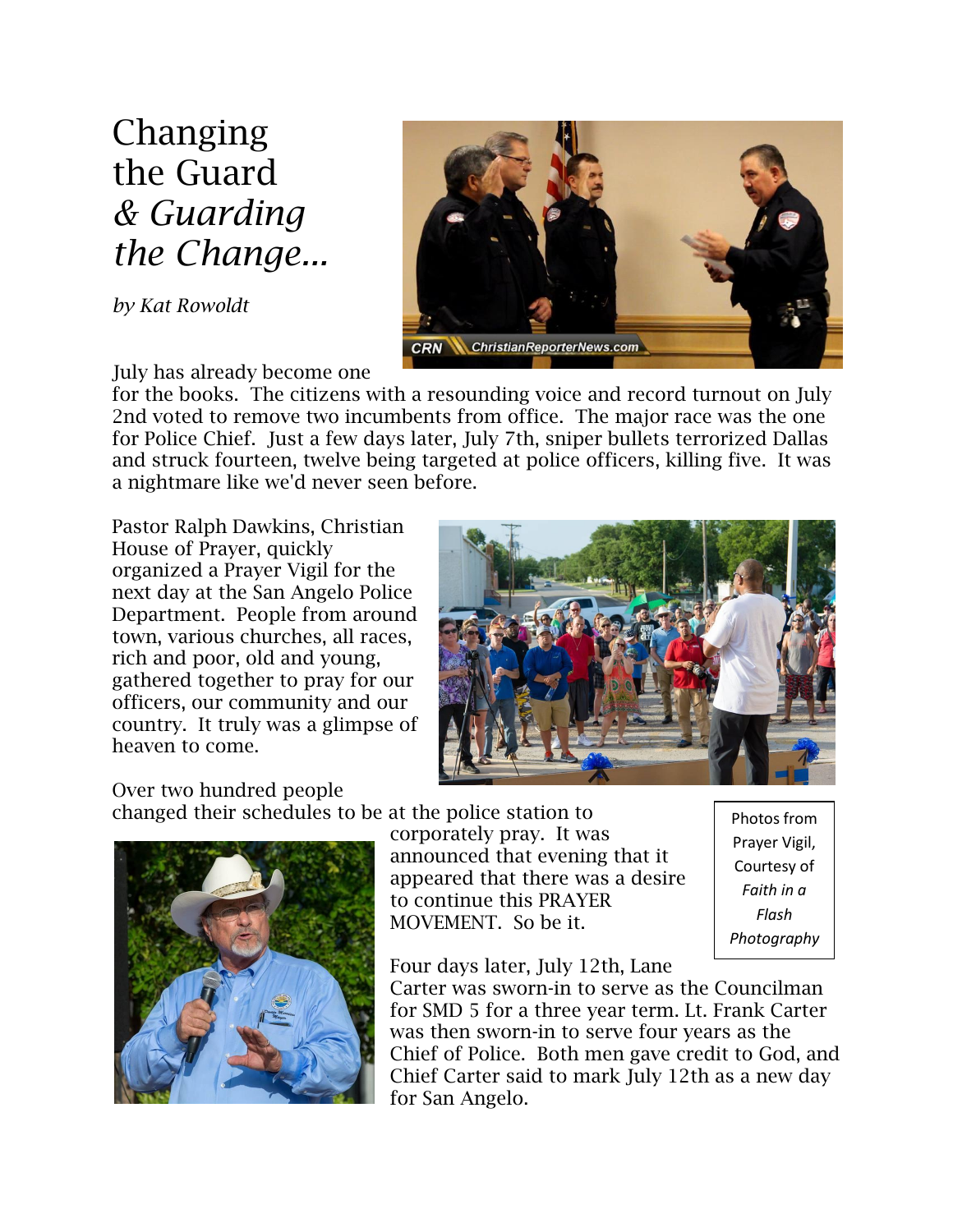Thursday, July 14th, news breaks from Nice, France, reminding us of the horrors last month in Orlando. Reality of a vastly troubled world, troubled nation, hangs heavily. People are slowly awakening. Society, life, is uneasy now.

Before the horror of Nice had occurred that day, a core group of people were meeting in San Angelo discussing how to carry on the prayer



vigils, to keep our community, our first responders, our citizens, covered in prayer. It was decided that we would bring the praying community together



again monthly to pray. We chose the first Thursday of each month [at 7pm.](x-apple-data-detectors://embedded-result/1902) The location would change each month, moving throughout our city. So save the date, [August 4th, 7pm](x-apple-data-detectors://embedded-result/1997) now. More details to be announced.

July 15th, Chief Frank Carter completed the changing of the guard. In an official ceremony, Carter swore in his Assistant

Chiefs. Lt. Tracy Fincher, Lt. David Howard, and Robert Martinez (re-sworn) were sworn-in as Asst. Chiefs. The standing room only crowd, was celebratory. It was truly a new day for the San Angelo Police Department after twelve years under Chief Vasquez.

## Lt. Mike Hernandez

commented to me 'that the "vibe" among the officers was tremendously uplifted. The officers felt like the city had their back by voting in their choice for Chief, that their concerns and voice had been heard.' Everyone seemed to be all smiles and looking forward to the days ahead.

## July 17th, Sunday morning



brings news of another ambush assassination of police officers out of Baton Rouge, Louisiana. My how the world has changed, and changed so quickly. Prayer is needed like never before.